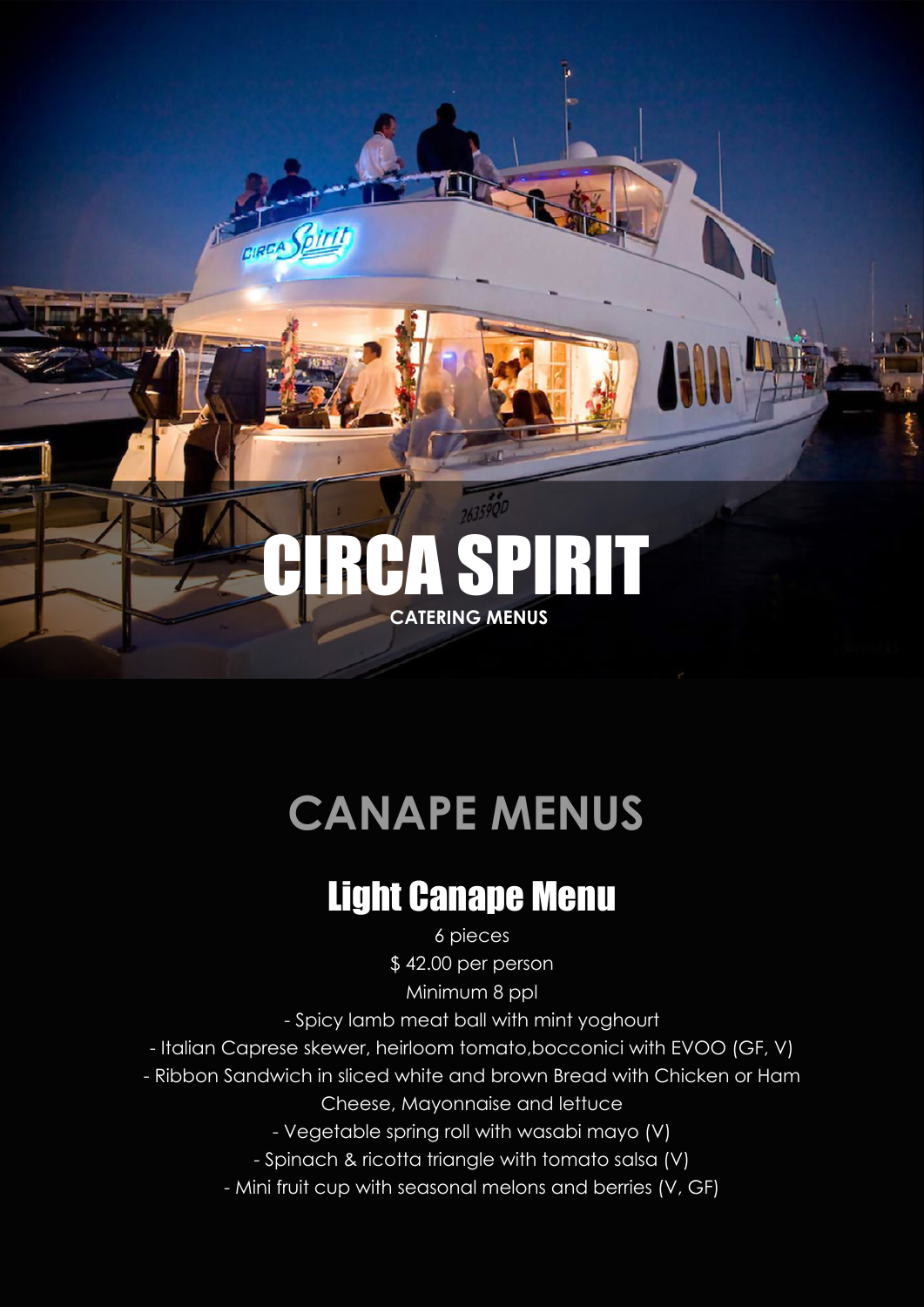## Silver Canape Menu

7 pieces

\$ 52.00 per person

Minimum 8 ppl

- Smoked Salmon Tartlet with Cream Cheese and Roe and shallots

- Spicy lamb meat ball with mint yoghourt (GF)

- Ribbon Sandwich in sliced white and brown Bread with Chicken or Ham

Cheese, Mayonnaise and lettuce

- Mini BBQ pull pork banh mi with julienne cucumber, carrot and herb

- Vegetarian Spring Roll with mushroom and Seasonal vegetables and dipping

Sauce (V)

- Variety Seasonal Fruits with Watermelon, Rockmelon, Pineapple,

Fresh berries (V GF)

### Gold Canape Menu

12 pieces \$ 68.00 per person Minimum 8 ppl

- Oriental Har Gau with hot soy sauce

- Smoked Salmon Tartlet with Cream Cheese and Roe and Shallots

- Mini Beef Burger with Brioche Buns and Tomato Cheese, Bbq sauce and Cheese

- Mini BBQ pull pork banh mi with julienne cucumber, carrot and herb

- Spicy lamb meat ball with mint yoghourt

- Vegetarian Spring Roll with mushroom and Seasonal vegetables and dipping Sauce (V)

- Variety Seasonal Fruits with Watermelon, Rockmelon, Pineapple, Fresh berries (V GF) - Sweets and Dessert (V)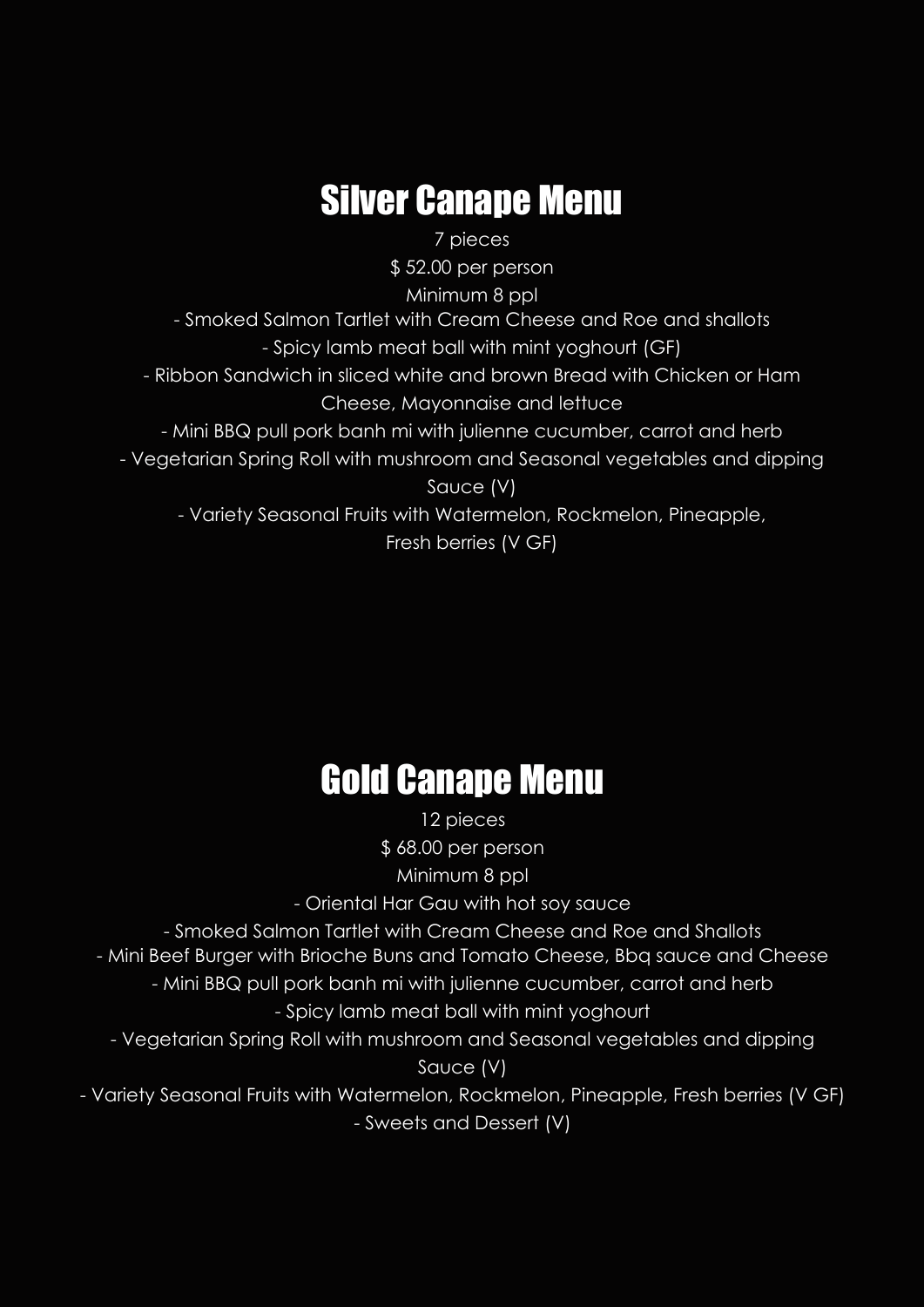### Platinum Canape Menu

14 pieces \$ 85.00 per person Minimum 8 ppl - Oriental Har Gau with hot soy sauce - Cheese Platter with Brie and Blue Cheese and Crackers - Scallops on Shell with Aioli - Smoked Salmon Tartlet with Cream Cheese and Roe and Shallots - Prawn Cocktail Tartlets with Avocado Mousse and Piquante Sauce - Mini Beef Burger with Brioche Buns and Tomato Cheese, Bbq sauce and Cheese - Spicy lamb meat ball with mint yoghourt - Mini BBQ pull pork banh mi with julienne cucumber, carrot and herb - Variety Seasonal Fruits with Watermelon, Rockmelon, Pineapple, Fresh berries (V,GF) - Variety Dessert (V)

#### Vegetarian Canape Menu

6 pieces \$ 42.00 per person Minimum 8 ppl - Marinated Olives Tartlet with Cream Cheese and shallots - Stir Fried Egg Vegetable Noodle Box with carrot cabbage and chives (V) - Ribbon Sandwich in sliced white and brown bread with salad or roasted vege Cheese, Mayonnaise and lettuce - Vegetarian Spring Roll with mushroom and Seasonal vegetables and dipping Sauce - Variety Seasonal Fruits with Watermelon, Rockmelon, Pineapple, Fresh berries (V)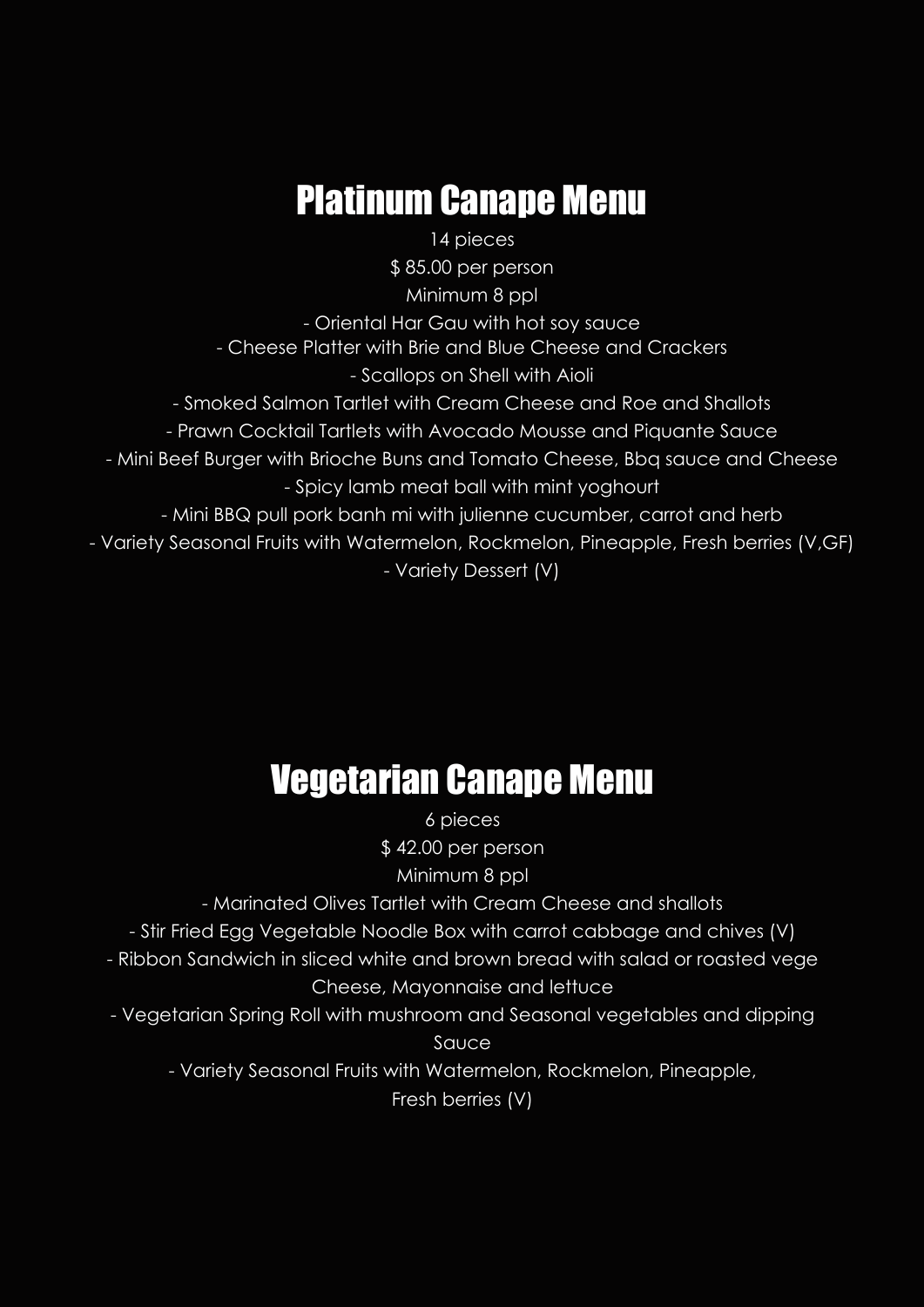### Gluten Free Canape Menu

6 pieces

\$ 55.00 per person

Minimum 8 ppl

- Fresh Shucked Oysters and Lemon Wedges (GF)

- Smoked Salmon with Cream Cheese and Roe and Shallots

- Vegetarian Vietnamese Roll with mushroom and Seasonal vegetables and

dipping Sauce (V GF)

- Variety Seasonal Fruits with Watermelon, Rockmelon, Pineapple,

Fresh berries (V GF)

- French style Crème Brulee with VanillaBean and Caramel top

Note: Canape menus are not substantial menus but can be added to BBQ, Buffet or Platter Menus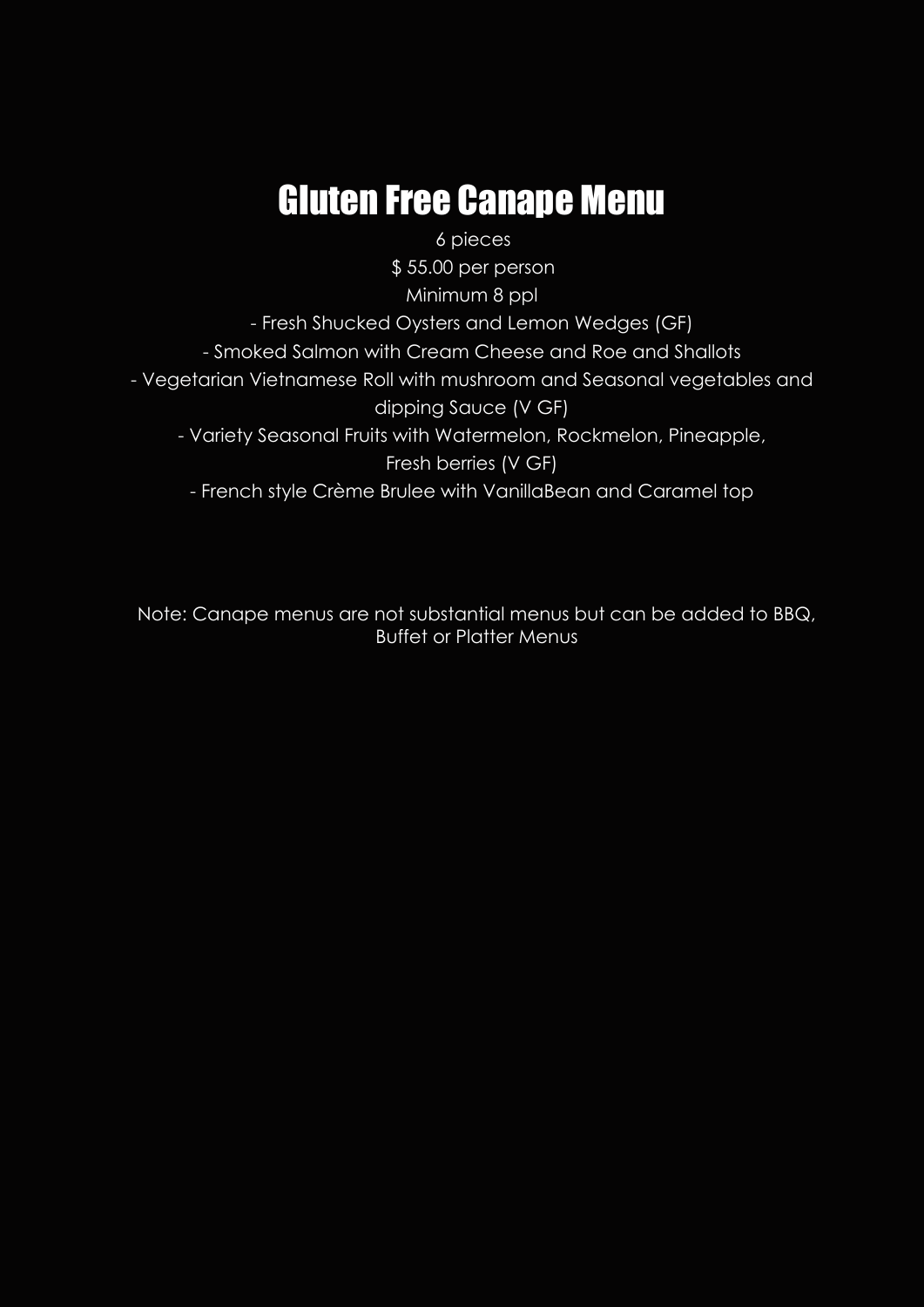# **BBQ MENUS**

### Silver BBQ Menu

\$ 38.00 per person Minimum 10 ppl

- Platters

- Breads, Rolls, Bread Stick and Crackers, Vegetable Batons, Hummus Dip and Taramasalata Dip

- Main Course

- BBQ Grilled Australian Beef and Honey Flavored Pork Sausages

- Chicken thigh Satay Skewers Marinated with a Peanut Sauce and Mild Spices

- Fresh Garden Salad with Carrots, Tomato and Cucumber with Mesclun and Lemon Mustard Dressing

- Variety Seasonal Fruits with Watermelon, Rockmelon, Pineapple,Fresh berries (V)

# Gold BBQ Menu

\$ 58.00 per person Minimum 10 ppl

- Platters

- Antipasto with Sliced meats, Ham, Salami, Prosciutto and Marinated Olives

- Mini BBQ pull pork banh mi with julienne cucumber, carrot and herb

- Main Course

- BBQ Grilled Australian Beef and Honey Flavored Pork Sausages

- Chicken thigh Satay Skewers Marinated with a Peanut Sauce and Mild Spices

- Thai Beef Skewers with Lemongrass and Garlic influence, Green Chilli and Basil

- Fresh Garden Salad with Carrots, Tomato and Cucumber with Mesclun and Lemon Mustard Dressing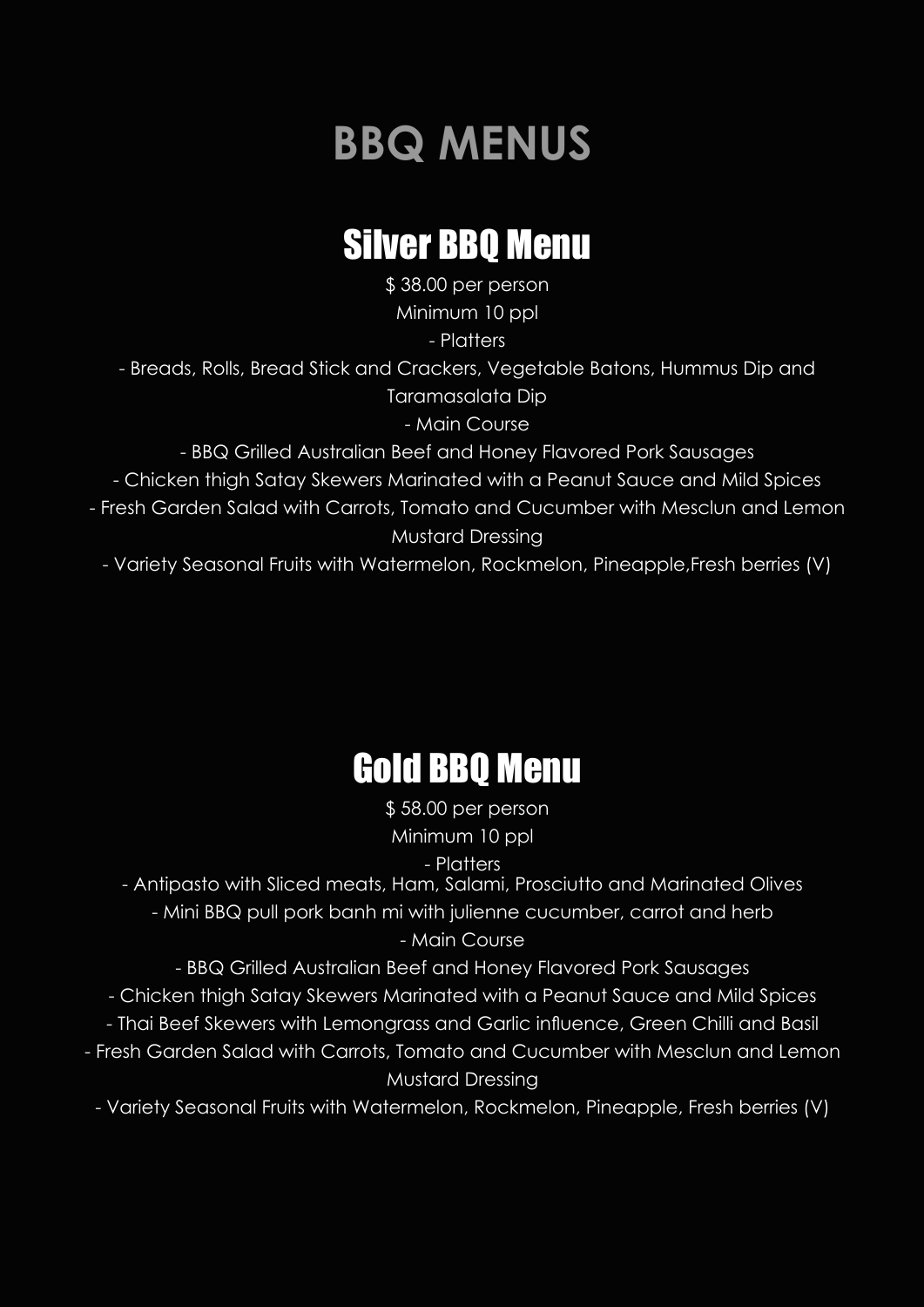# Platinum BBQ Menu

\$ 78.00 per person Minimum 10 ppl

- Platters

- Salmon Sashimi and Scallops with Lemon Wedges, Wasabi Mayonnaise - Antipasto with Sliced meats, Ham, Salami, Prosciutto and Marinated Olives

- Mini BBQ pull pork banh mi with julienne cucumber, carrot and herb

- Main Course

- BBQ Grilled Australian Beef and Honey Flavored Pork Sausages

- Grilled Vanamei Prawns with Garlic Butter and Shallots

- Fresh Salmon Fillet with Grilled Lemon (GF)

- Chicken thigh Satay Skewers Marinated with a Peanut Sauce and Mild Spices

- Fresh Garden Salad with Carrots, Tomato and Cucumber with Mesclun and Lemon Mustard Dressing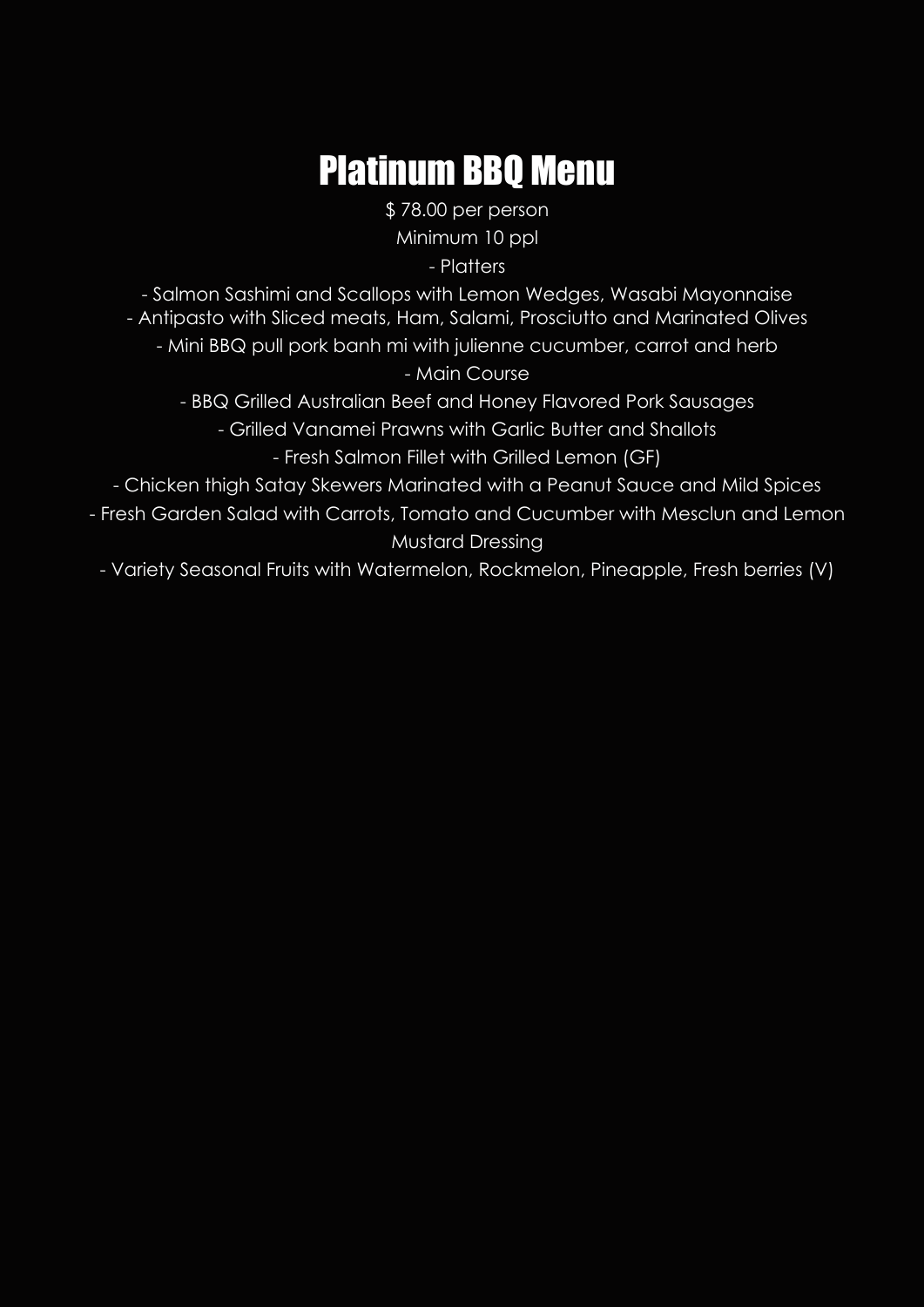# **BUFFET MENUS**

## Silver Buffet Menu

\$ 58.00 per person

Minimum 10 ppl

- Antipasto with Sliced meats, Ham, Salami, Prosciutto and Marinated Olives

- Mini BBQ pull pork banh mi with julienne cucumber, carrot and herb

- Main Course

- Herb Roasted whole Chicken with Jus

- Field Mushroom and Green Peas Risotto cooked with cream and Parmesan Cheese

- Fresh Garden Salad with Carrots, Tomato and Cucumber with Mesclun and Lemon Mustard Dressing

- Variety Seasonal Fruits with Watermelon, Rockmelon, Pineapple, Fresh berries (V)

### Gold Buffet Menu

\$ 68.00 per person Minimum 10 ppl

- Platters

- Antipasto with Sliced meats, Ham, Salami, Prosciutto and Marinated Olives

- Mini BBQ pull pork banh mi with julienne cucumber, carrot and herb

- Main Course

- Pork Loin Roast with Crackling and Apple Gravy

- Cumin spiced Lamb Roast with Rich Sauce and Mint Flavoured Rub

- Field Mushroom and Green Peas Risotto cooked with cream and Parmesan Cheese

- Fresh Garden Salad with Carrots, Tomato and Cucumber with Mesclun and Lemon Mustard Dressing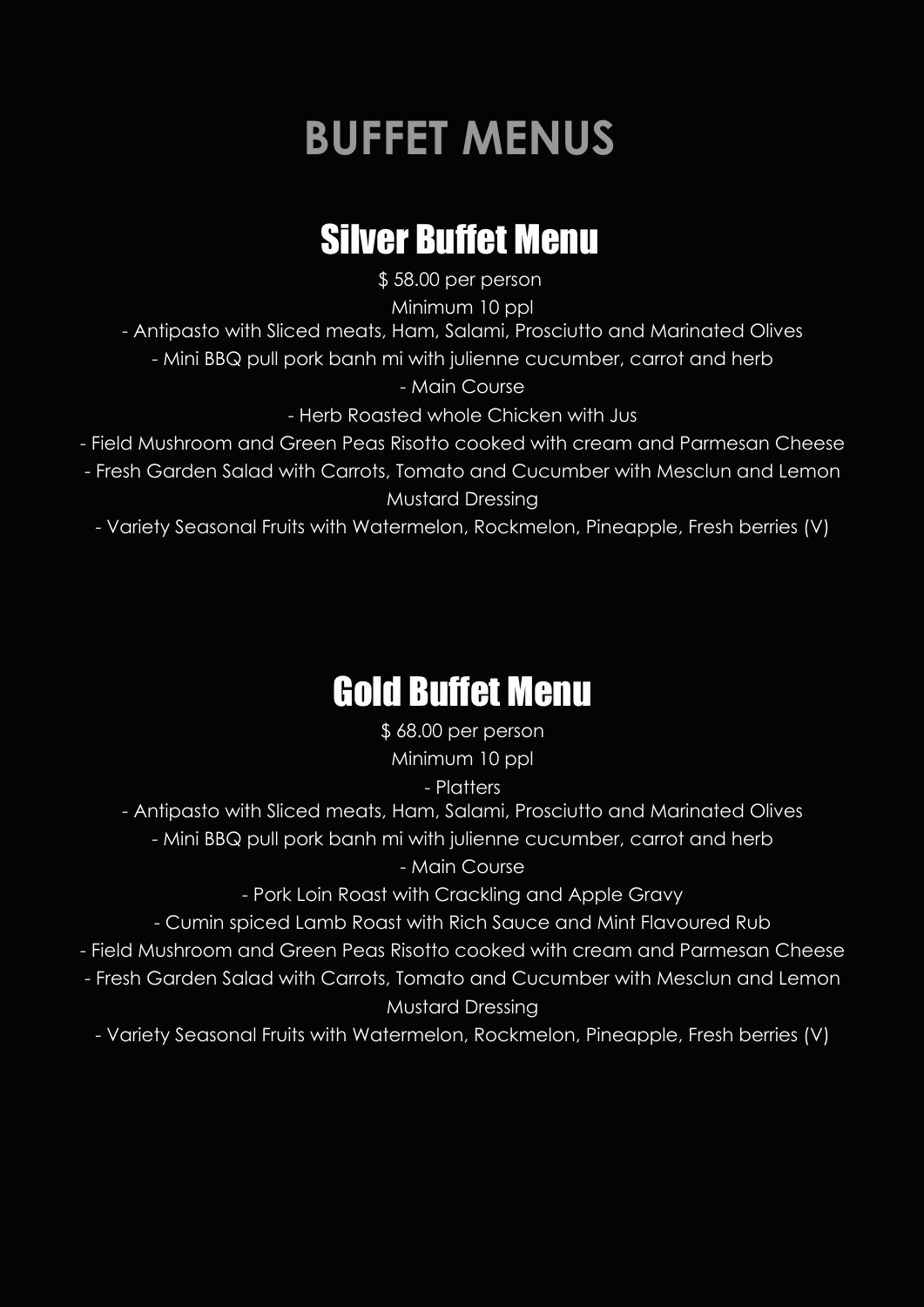### Platinum Buffet Menu

\$ 78.00 per person Minimum 10 ppl - Platters

- Salmon Sashimi and Scallops with Lemon Wedges, Wasabi Mayonnaise - Antipasto with Sliced meats, Ham, Salami, Prosciutto and Marinated Olives

- Mini BBQ pull pork banh mi with julienne cucumber, carrot and herb

- Main Course

- Pork Loin Roast with Crackling and Apple Gravy or Herb Roasted whole Chicken with Jus

- Cumin spiced Lamb Roast with Rich Sauce and Mint Flavoured Rub

- Field Mushroom and Green Peas Risotto cooked with cream and Parmesan Cheese

- Fresh Garden Salad with Carrots, Tomato and Cucumber with Mesclun and Lemon Mustard Dressing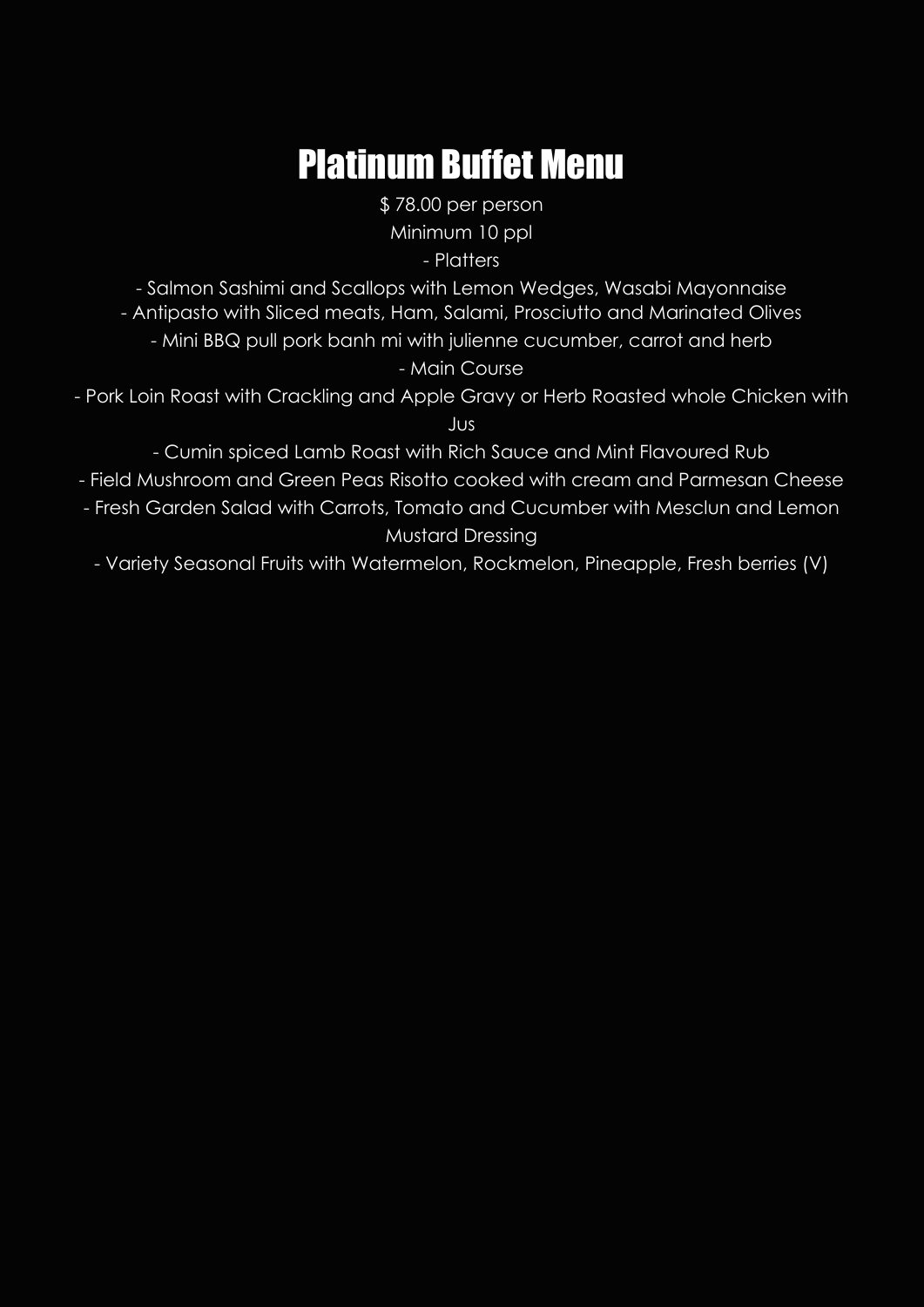# **PLATTER MENUS**

#### Silver Platter Menu

\$ 150.00 each

- Cheese Platter – Mature Cheddar /Blue Vein Cheese/ Creamy Brie served with fresh Berries and Crackers, Lavosh, Nuts and Dried Fruits

- Fruit Platter- Fresh Seasonal fruits with Watermelon, Rock melons, Pineapple Fresh Berries and Strawberries

- Variety Sweet and Dessert –Caramel Slices, Brownie Slices, New York Cheese Cake and Chocolate Mousse Dessert

- Ribbon Sandwich – Mixed Fillings with Mesclun including Chicken Mayo, Ham Tomato, Cucumber and Cheese Tomato (v)

- Assorted Sushi – Salmon, Avocado, Teriyaki, Tempura Prawn Cucumber, Tofu and Tuna on Assorted Nori

- Vegetarian Antipasto and Dipping(V)- Hummus Dipping, Spiced Olives Dipping, Grilled Eggplant, Vegetables, Marinated Olives, Pickles, Flat Bread and Crisp such as Grissini, Lavosh or crackers

#### Gold Seafood Platter Menu

\$ 380.00 each

- Fresh Shucked Oysters and Lemon Wedges (GF) 24pcs

- Salmon Sashimi with Soy Sauce , Wasabi Paste

- Grilled Scallops on Shell with House dress¬ing 10 pcs

- Tail on Vanamei Prawns Cocktail with Lem¬on 2Kg

- Mixed Seafood Marina Salad with Calamari, Barramundi, Prawns and Mussels tossed in May-

onnaise and Sweet Chilli , Mesclun and Chopped Chives

- Balmain Bugs Halves , grilled with Garlic butter and Herbs 10pcs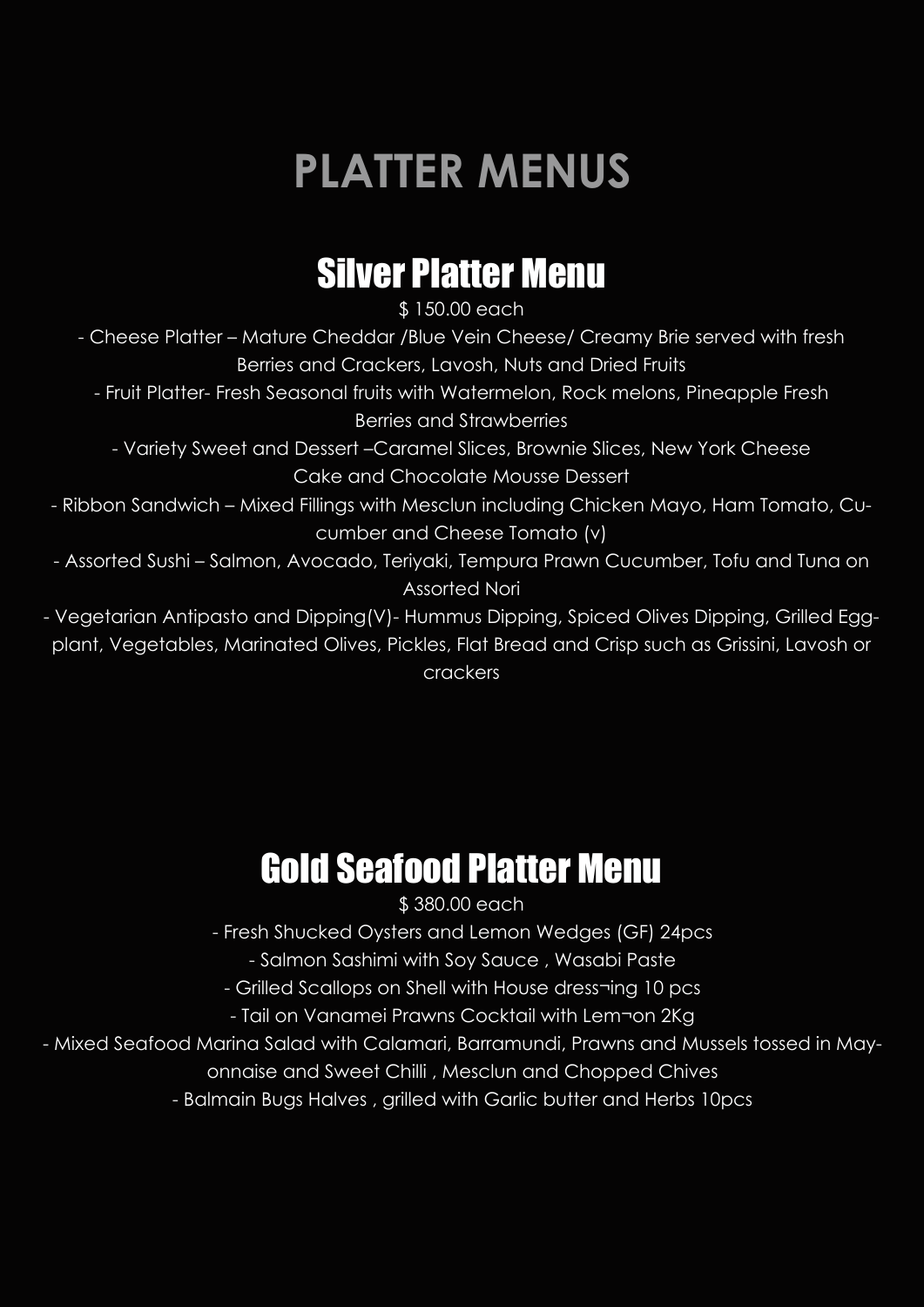## Platinum Seafood Platter Menu

\$560.00 each

- Fresh Shucked Oysters and Lemon Wedges (GF)24pcs

- Salmon Sashimi with Soy Sauce, Wasabi Paste

- Grilled Scallops on Shell with house dressing 10pcs

- Tail on Vanamei Prawns Cocktail with Lemon 2kg

- Mixed Seafood Marina Salad with Calamari, Barramundi, Prawns and Mussels tossed in May-

onnaise and Sweet Chilli , Mesclun and Chopped Chives

- Balmain Bugs Halves , grilled with Garlic butter and Herbs 10pcs

- Whole Grilled Scampi with Garlic Butter and Herbs 10pcs